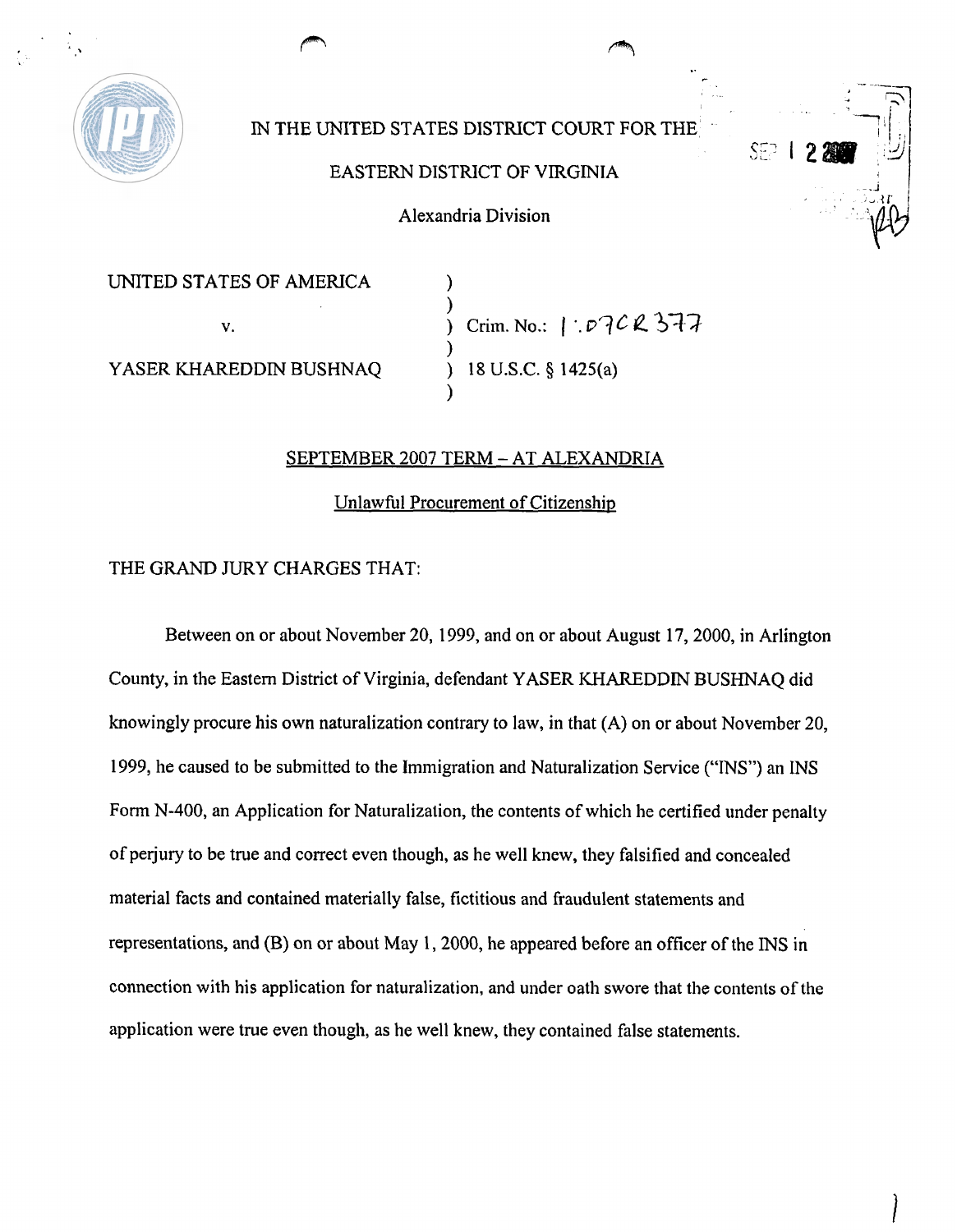As YASER KHAREDDIN BUSHNAQ knew, his application for naturalization contained false representations and false statements and concealed material facts, including the following:

1. At Part **3** (Additional Information about You) of the Application for Naturalization, in response to the direction to list the destinations of his trips outside the United States since becoming a permanent resident of the United States in 1994, the defendant listed twelve trips to Saudi Arabia, Jordan, Bosnia, Yemen, Lebanon, and the United Kingdom, but failed to disclose that, as he then well knew, he had also traveled in or about 1996 to Iran, a state sponsor of terrorism and the subject of economic sanctions imposed by the United States in 1995.

2. At Part 4 (Residences and Employment) of the Application for Naturalization, the defendant failed to disclose any employment in Saudi Arabia and any foreign address in 1998. Yet, he was out of the United States for all of 1998 while employed in Saudi Arabia by Business Education Consulting Center and Yakhdour Establishment. Disclosure of an absence from the United States for substantially all of 1998 would have disqualified the defendant from obtaining naturalization because he no longer would have been a valid legal permanent resident.

**3.** At Part 7 (Additional Eligibility Factors) of the Application for Naturalization, in response to question 15(a), the defendant asserted that he had never knowingly committed any crime for which he had not been arrested, when in fact, as he then well knew that, or about March 1, 1994, he caused to be submitted to the INS an Application for Immigrant Visa and Alien Registration that contained the false statement that there was no other name which he used or by which he was known, when as he well knew, in or about 1989 and 1990, he used and was known by the name Yaser Saleh in his capacity as the president of the Islamic Association of

 $\overline{2}$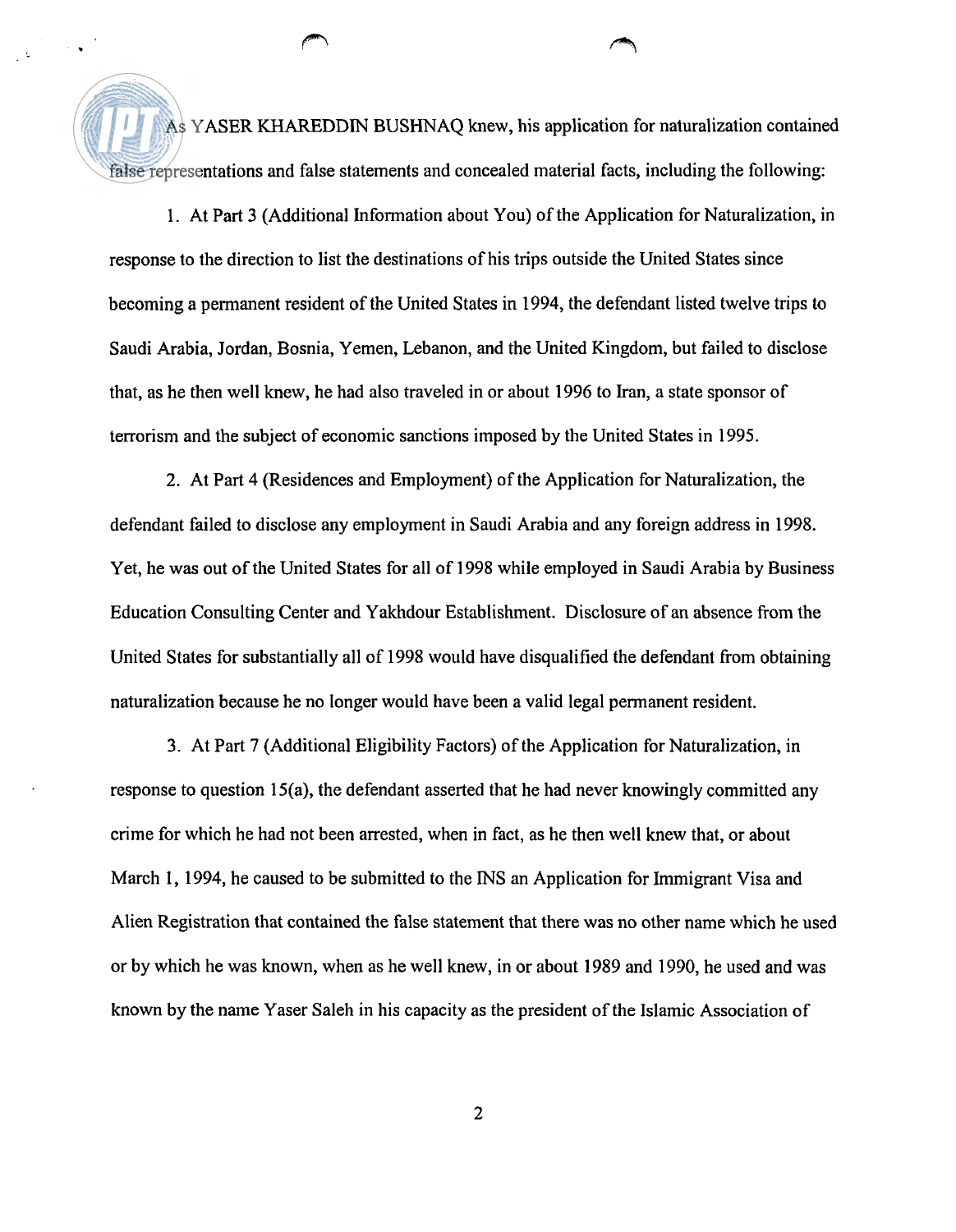offense.

 $\mathcal{L}_{\mathcal{A}}$ 

Palestine, in violation of 18 U.S.C. § 1001 and § 1546, but he had not been arrested for that

4. At Part 9 (Memberships and Organizations) of the Application for Naturalization, in

response to the direction to list his present and past membership in or affiliation with every

organization, association, fund, foundation, party, club, society, or similar group in the United

States or any other place, the defendant failed to disclose that, as he then well knew, he had been:

- a. Between 1989 and 1991, while using the name "Yaser Saleh," the president of the Islamic Association of Palestine, an overt arm of the covert organization known as the Muslim Brotherhood;
- b. Between 1993 and 1995, a member of the Board of Trustees for Al-Aqsa Education Fund, an organization that sought to raise funds for Hamas;
- c. In 1990, the incorporator and a member of the initial Board of Directors of the American Middle Eastern League for Palestine, an affiliate of the Islamic Association of Palestine;
- d. In approximately 1996, an authorized signatory for the financial accounts of the Marzook Legal Fund, aka the Marzook Family Fund, an organization created to obtain and use a license from the United States Department of the Treasury in order to provide financial support to a leader of Hamas imprisoned in the United States; and
- e. Between 1992 and 2000, the President of Solidarity International for Human Rights.

These false statements and omissions were material to the efforts of law enforcement and

immigration authorities to identify individuals affiliated with or providing material support to